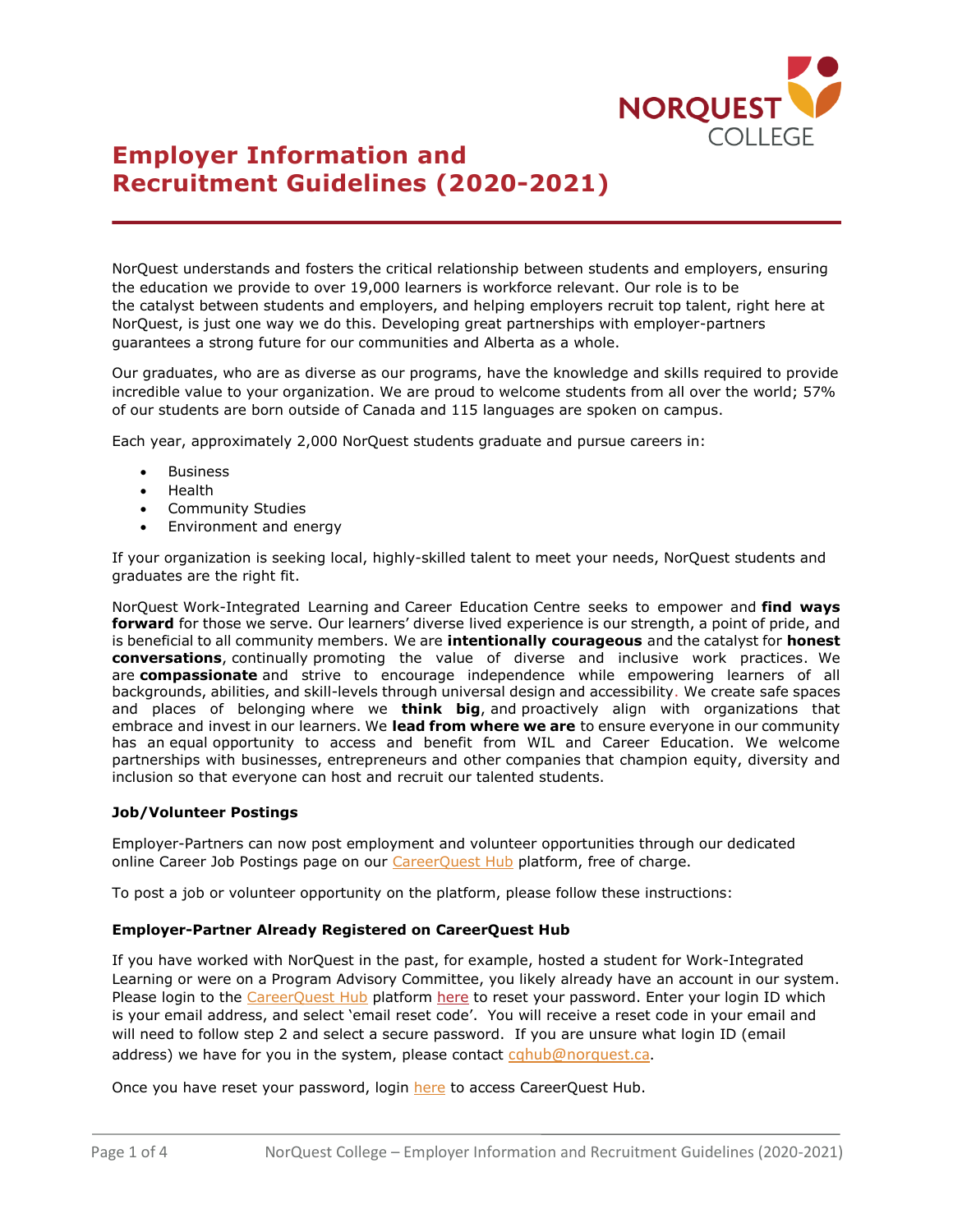Once you are logged in, you will see a welcome message at the top of the screen. To start posting a job or volunteer opportunity, click on the orange Post a Job button.

If you would like to post a job/volunteer position that is open to all students and alumni of NorQuest College, select "Career Job Postings". If you would like to post a Co-op opportunity that only students enrolled in a Co-op can apply for, select "Co-op Job Postings".

Read and accept the terms and conditions of using the Career Postings page.

Complete all the required fields, including company information, and job posting information. Select the application delivery mode and complete the additional application information section, including the application deadline. Required fields are indicated by an asterisk (\*). Please review your job/volunteer posting before clicking "Submit Posting for Approval".

**\*Please note, if you are posting a volunteer opportunity – this must be clearly stated in the job title and description.**

When your job/volunteer posting has been submitted for approval, you will receive a message similar to the example below:

# Job ID: 262 English as a Second Language Instructor

**NorQuest News - Human Resources** 

Job Posting Status:

**Pending Submitted for Approval** 

An email will be sent to your registered email address confirming your job/volunteer posting has been submitted.

Your job/volunteer posting will be reviewed by the Work-Integrated Learning and Career Education Centre within two business days. You will be notified by email once your posting has been reviewed.

# **Employer-Partner Not Registered on CareerQuest Hub**

If you are an Employer-Partner that is not registered on CareerQuest Hub, please visit the [CareerQuest Hub](https://cqhub.norquest.ca/home/home.htm) platform to sign up.

At the top of the webpage, under Employer-Partners, click on "Employer-Partners Registration".

Complete all fields including Organization Information and Division Information. Input your email address and create a secure password. Continue to complete the form. Once the form is complete, click continue.

You will receive an email saying your registration will be reviewed by the Work-Integrated Learning and Career Education Centre. You will receive an email notifying you that your registration has been reviewed.

# **If you get an error message, it is possible that you may already have a WIL Works account. Follow the steps above under the section "Employer-Partner Already Registered on WIL**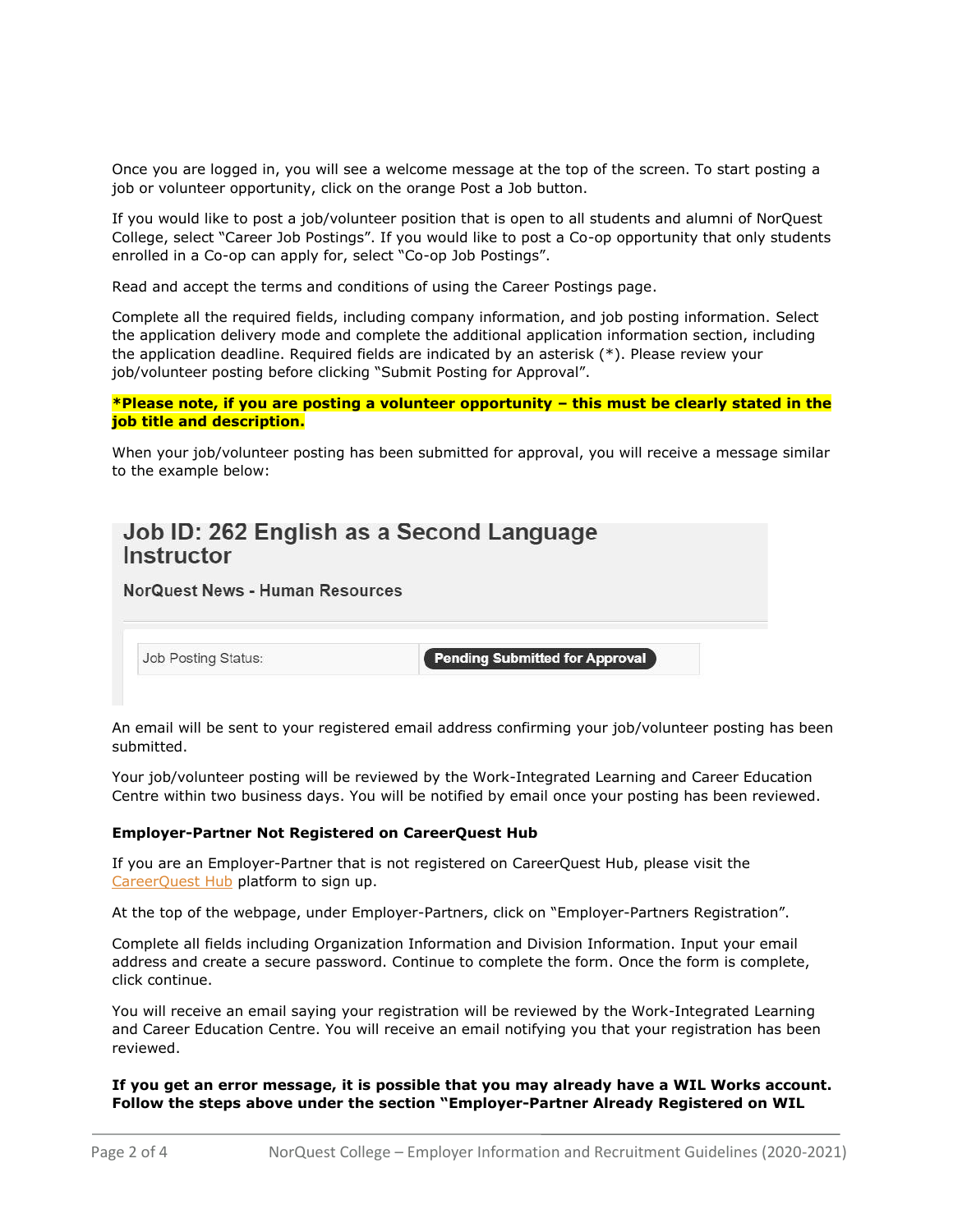# **Works" for instructions on how to reset your password. If you are unsure what login ID (email address) we have for you in the system, please contact [cqhub@norquest.ca](mailto:cqhub@norquest.ca)**

Once you are registered on WIL Works, follow the instructions under the "**Employer-Partner Already Registered on CareerQuest Hub"** section above to post a job or volunteer opportunity.

# **Employer Recruitment Guidelines**

The following guidelines have been established to enable NorQuest College's Work-Integrated Learning and Career Education Centre (WILCEC) to provide exceptional services to students, alumni, and employers.

WILCEC reserves the right to decline postings that do not fit the criteria under Employer Recruitment Guidelines. Please ensure your posting meets the below criteria prior to submitting for approval.

Job postings must meet the following criteria in order to be approved:

- are specific to programs offered at the college (A list of NorQuest programs can be found [here.](https://www.norquest.ca/programs-courses/programs.aspx))
- are casual or part-time only if not program-specific
- are paid positions or volunteer positions at non-profit organizations

Further, employers are expected to comply with applicable provincial and federal employment laws and regulations including, but not limited to:

- [Alberta Employment Standards Code and Regulation](https://www.qp.alberta.ca/documents/Acts/E09.pdf)
- [Canada Labour Code](https://laws-lois.justice.gc.ca/eng/acts/L-2/)
- **[Labour Relations Code](https://www.qp.alberta.ca/documents/Acts/L01.pdf)**
- [Occupational Health and Safety Act, Code and Regulation](https://www.alberta.ca/ohs-act-regulation-code.aspx)
- [Alberta Human Rights Legislation](https://www.albertahumanrights.ab.ca/about/Pages/legislation.aspx)
- [Workers' Compensation Board](https://www.wcb.ab.ca/resources/for-employers/)
- [Personal Information Protection Act \(PIPA\)](https://www.alberta.ca/personal-information-protection-act.aspx)

The [Employment Standards Toolkit for Employers,](https://www.alberta.ca/assets/documents/es-employer-toolkit-lowrez.pdf) developed by the Government of Alberta, is a good resource for employer-partners interested in learning more about the Employment Standards Code and Regulation.

# **Job and Volunteer Postings must include:**

- Title (If you are posting a volunteer position, this must be included in the job title)
- Location
- **•** Description, including a list of duties
- Requirements
- **•** Deadline for applications

A diversity and inclusion statement is recommended. For more information on diversity and inclusion statements and tips on how to craft a D&I statement for your organization, click [here.](https://learn.g2.com/diversity-statement)

# **Sales / Commission-based / Franchise Opportunities:**

Career Education does not allow recruitment for 100% commission-based positions unless there is a minimum wage guarantee.